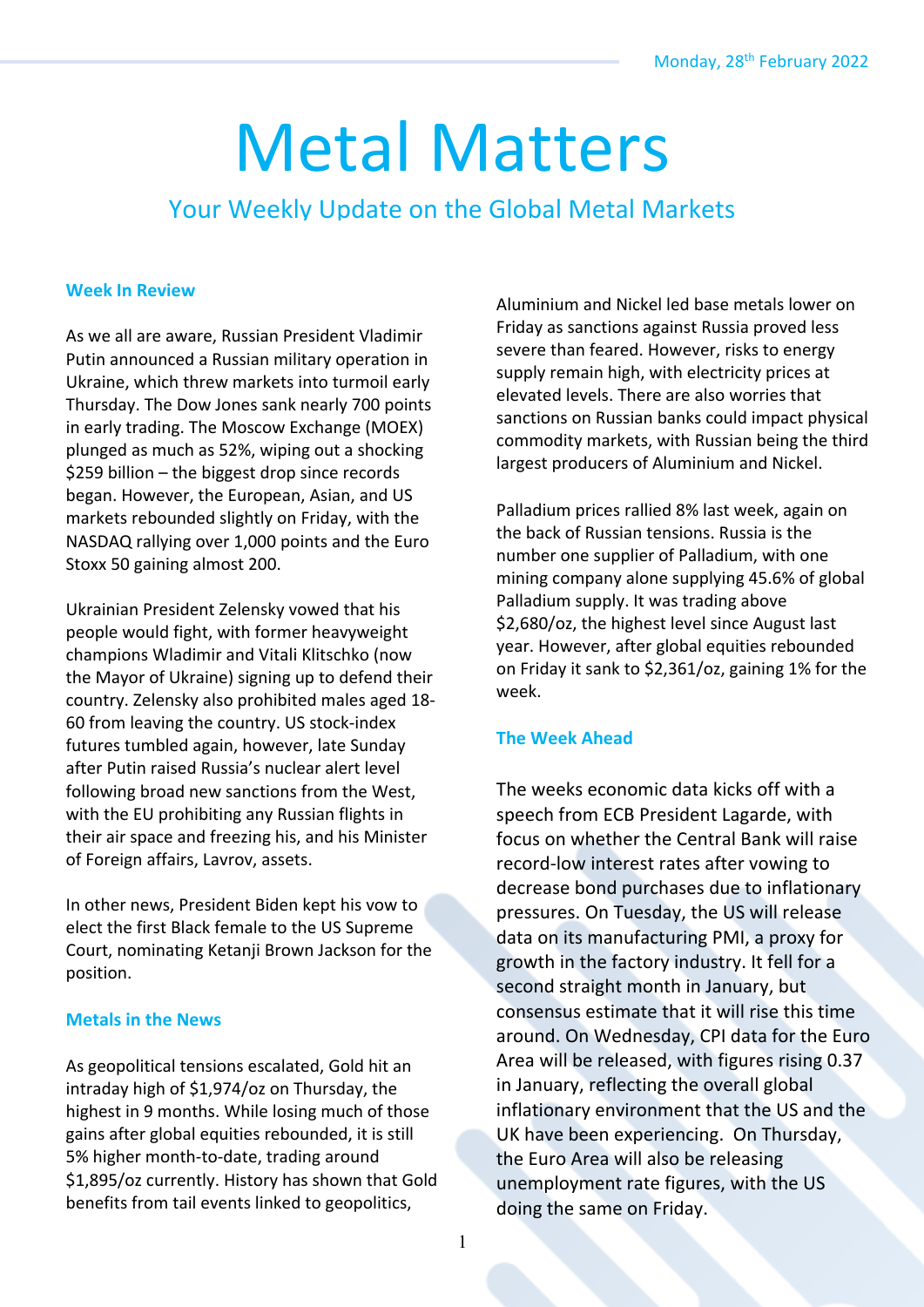## **Graph of the Week – President Biden's Approval Rating**